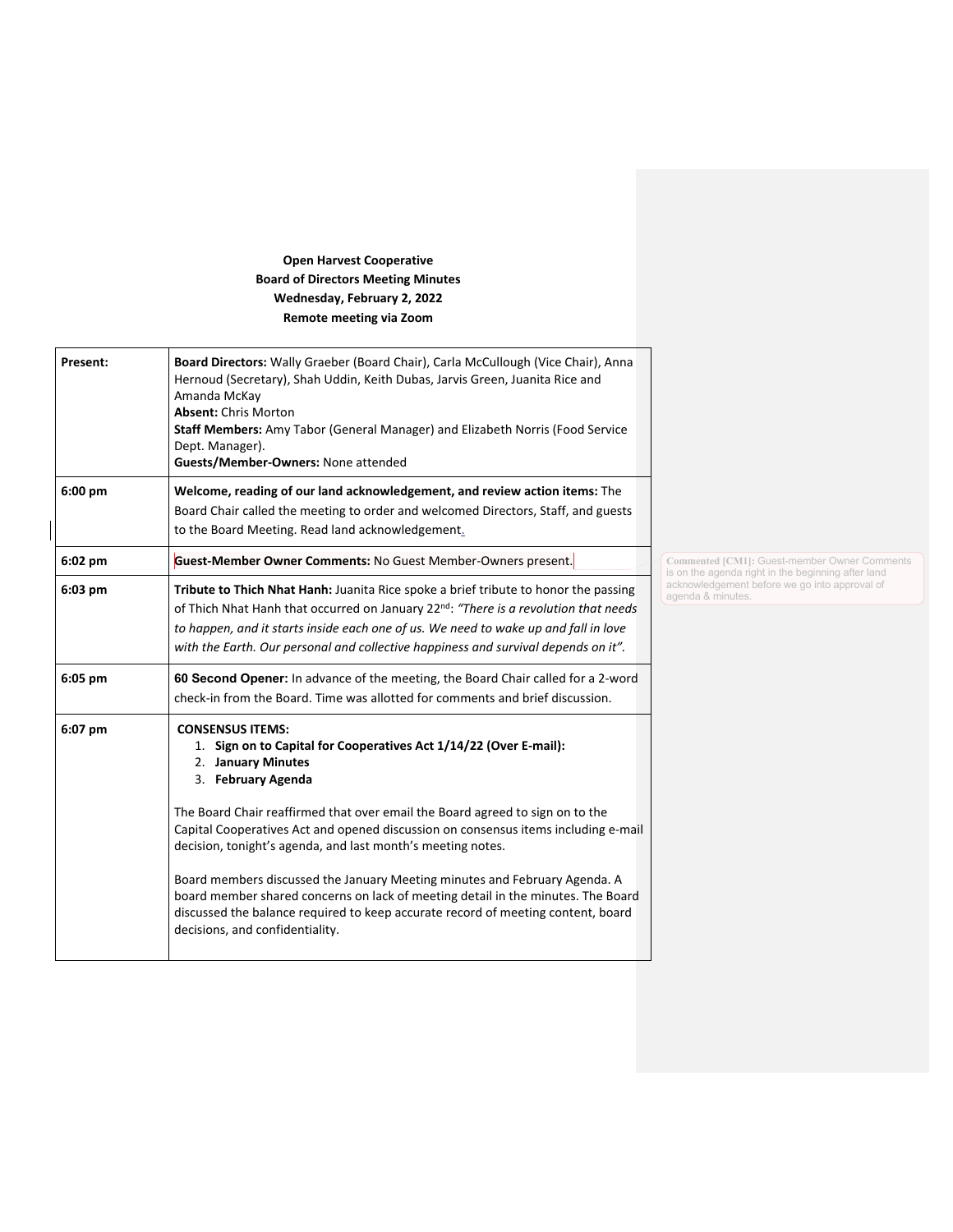|           | The Board Chair asked for approval of the February agenda and January minutes.<br>The board approved: NO CONCERNS. Agenda and Minutes were approved.                                                                                                                                                                                                                                                                                                                                                                                                                                                                                                                                                                                                                                                                                                                                                                                                                                                                                                                                                                                                                                                                                                                                                                               |  |
|-----------|------------------------------------------------------------------------------------------------------------------------------------------------------------------------------------------------------------------------------------------------------------------------------------------------------------------------------------------------------------------------------------------------------------------------------------------------------------------------------------------------------------------------------------------------------------------------------------------------------------------------------------------------------------------------------------------------------------------------------------------------------------------------------------------------------------------------------------------------------------------------------------------------------------------------------------------------------------------------------------------------------------------------------------------------------------------------------------------------------------------------------------------------------------------------------------------------------------------------------------------------------------------------------------------------------------------------------------|--|
| $6:16$ pm | GM Report: The GM shared several highlights including:                                                                                                                                                                                                                                                                                                                                                                                                                                                                                                                                                                                                                                                                                                                                                                                                                                                                                                                                                                                                                                                                                                                                                                                                                                                                             |  |
|           | 1) Working on transitioning from current format to a new format, providing<br>better insight into trends - Ready for next board meeting.<br>2) In Q3, the leadership team is focused on giving formal feedback to staff<br>members through annual evaluations. January wrapped up admins, all<br>managers, and front-end; February is center store clerks and produce team;<br>March is focused on food service.<br>3) Annual Staff Survey scheduled for end of February; Results in early March.<br>Monitoring report of staff treatment and compensation, reported to the<br>Board in April.<br>4) Launched Annual Customer Survey; Full results to be shared at next month's<br>Board meeting.<br>GM opened up questions.<br>Board Members asked questions about use of customer survey results. GM affirmed<br>that the results are mainly used in-house, but that full access will be provided with<br>the Board.<br>The GM moved on to the $L1 - 2Q$ Financial Condition & Activities monitoring<br>report: Asserted fully compliant L1.<br>GM provided highlights on the success of financial conditions and ownership<br>metrics achieved in 2Q. Board Members asked general questions about abandoned<br>equity and impact on finances. Board & Food Service Manager congratulated GM on<br>asserting full L1 compliance. |  |
| 6:41 pm   | <b>CONSENSUS ITEM: L1 - Financial Conditions &amp; Activities Report</b><br>Board Chair asked for approval of the L1 - Financial Conditions and Activities<br>report.                                                                                                                                                                                                                                                                                                                                                                                                                                                                                                                                                                                                                                                                                                                                                                                                                                                                                                                                                                                                                                                                                                                                                              |  |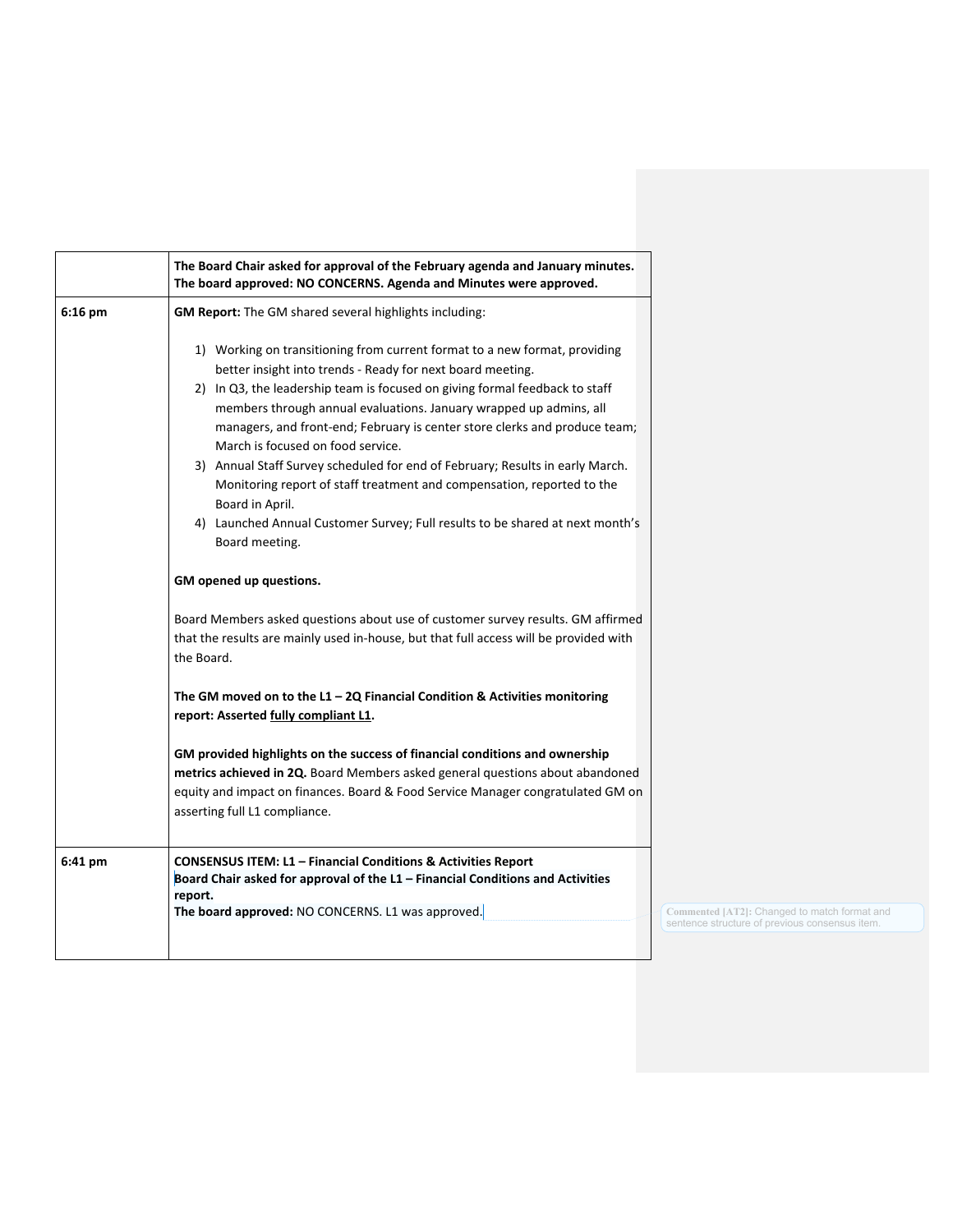| 6:42 pm | <b>CONSENSUS ITEM: Equity Redemption Request</b>                                                                                                           |                                                                                                                                                                 |
|---------|------------------------------------------------------------------------------------------------------------------------------------------------------------|-----------------------------------------------------------------------------------------------------------------------------------------------------------------|
|         | Board Chair opened discussion for approval of equity redemption request by a                                                                               |                                                                                                                                                                 |
|         | member owner. Board discussed equity redemption and abandoned equity.                                                                                      | Commented [AT3]: I'm not sure patronage refunds<br>were discussed?                                                                                              |
|         | Board Chair asked for approval of member equity redemption request. The board                                                                              |                                                                                                                                                                 |
|         | approved: NO CONCERNS. Equity redemption was approved.                                                                                                     |                                                                                                                                                                 |
| 6:50 pm | <b>Executive Session.</b>                                                                                                                                  | Commented [CM4]: We have separate minutes for<br>Executive session. In the regular meeting minutes we                                                           |
|         | Board Chair: Invited by HFFI to apply by March 22 for final phase of the \$200,000                                                                         | simply say that the board went into executive session<br>(and what the general subject matter was).                                                             |
|         | grant.                                                                                                                                                     | Commented [CM5]: Move to separate minutes, to be<br>approved separately at the March meeting. The exec<br>session minutes are not to be made publicly available |
| 7:00 pm | Break.                                                                                                                                                     | (ie. Don't post on website, etc.)                                                                                                                               |
| 7:12 pm | <b>Strategic Conversation: 2021 NCG Trends Report</b>                                                                                                      |                                                                                                                                                                 |
|         | Board members worked in pairs and were assigned different sections of the 2021                                                                             |                                                                                                                                                                 |
|         | Trends Report. Board members shared summary insights and discussed each<br>section.                                                                        |                                                                                                                                                                 |
| 7:23 pm | Committee Reports: Committee reports were available prior to the meeting.                                                                                  |                                                                                                                                                                 |
|         | Board Ops Committee: The Committee met with Marilyn via Zoom on 1/18/22.                                                                                   |                                                                                                                                                                 |
|         | Talked about Mid-April to Early-May would be the time Marilyn would come for in-                                                                           |                                                                                                                                                                 |
|         | person board retreat. The board chair is open to in-person monthly board meetings                                                                          |                                                                                                                                                                 |
|         | going forward with possible testing & masked requirements (and other possible                                                                              |                                                                                                                                                                 |
|         | requirements based on group consensus). Consumer Cooperative Management<br>Association (CCMA) meeting coming up this summer, June 9-11 in Sioux Falls, SD. |                                                                                                                                                                 |
|         | Travel scholarships are available. GM evaluated board budget to determine                                                                                  |                                                                                                                                                                 |
|         | accommodation for this event. There is \$2,400 remaining in the board budget for                                                                           |                                                                                                                                                                 |
|         | continuing education and travel. Several Board Members expressed interest in                                                                               |                                                                                                                                                                 |
|         | attendance.                                                                                                                                                |                                                                                                                                                                 |
|         | DEI Committee: Committee Chair summarized the committee meeting on January                                                                                 |                                                                                                                                                                 |
|         | 19th. Attendees talked with authors over "You'll never believe what happened to                                                                            |                                                                                                                                                                 |
|         | Lacey". Subject matter included, not limited to, Micro/Macro-Aggressions and why                                                                           |                                                                                                                                                                 |
|         | they are harmful. This month, on February 16 <sup>th</sup> : Hosting Abbi Swatsworth from                                                                  |                                                                                                                                                                 |
|         | OutNebraska to do training on how to be a better ally for LGBTAQ+. 7-8 PM. Ask for                                                                         |                                                                                                                                                                 |